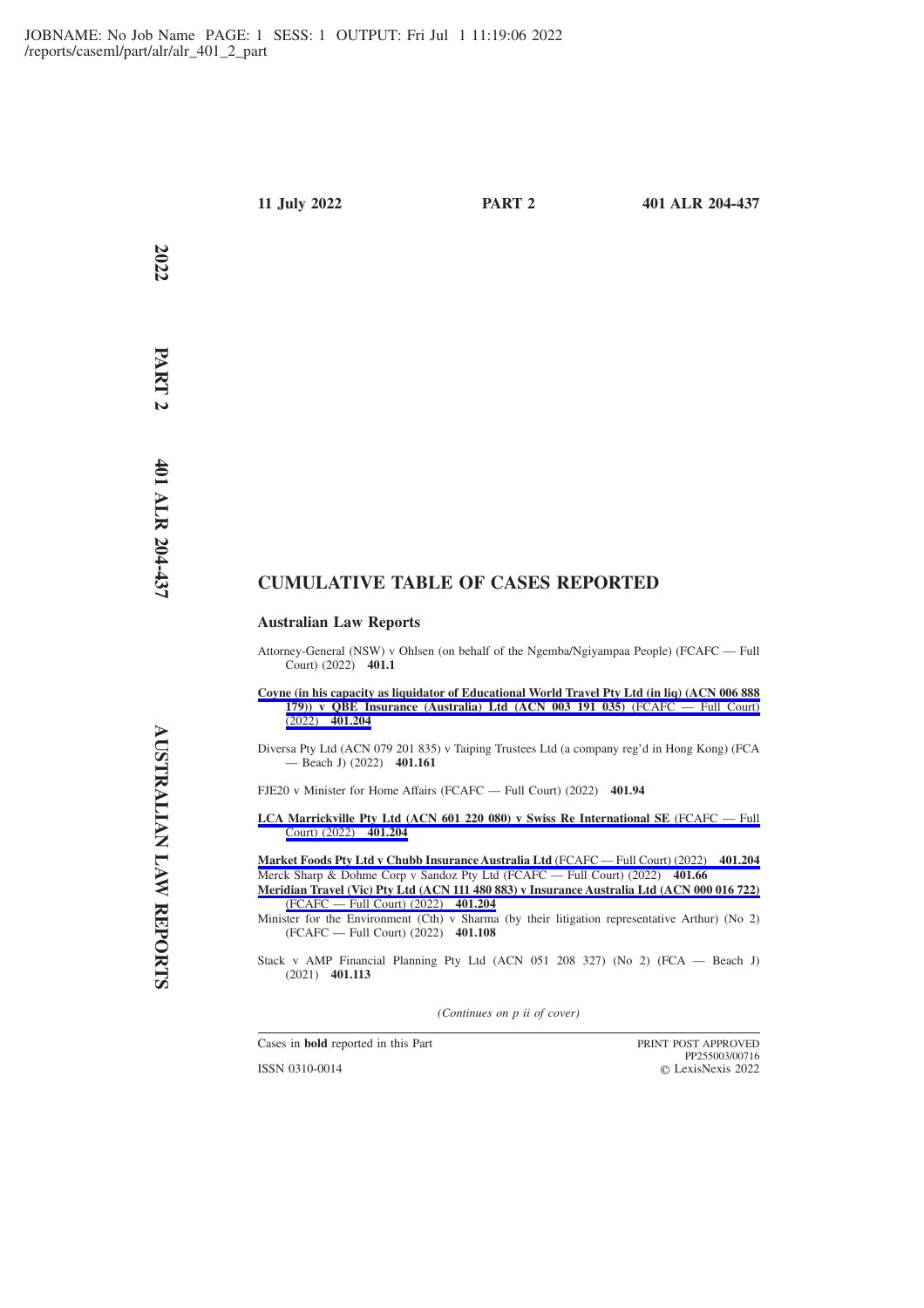## **CUMULATIVE TABLE OF CASES REPORTED** *— continued*

TerraCom Ltd v Australian Securities and Investments Commission (FCA — Stewart J) (2022) **401.143**

**[The Taphouse Townsville Pty Ltd \(ACN 603 252 482\) v Insurance Australia Ltd \(ACN 000 016](https://advance.lexis.com/api/permalink/a8c42551-b53e-4eda-9942-3b27cc3d1bd4/?context=1201008) 722)** [\(FCAFC — Full Court\) \(2022\)](https://advance.lexis.com/api/permalink/a8c42551-b53e-4eda-9942-3b27cc3d1bd4/?context=1201008) **401.204**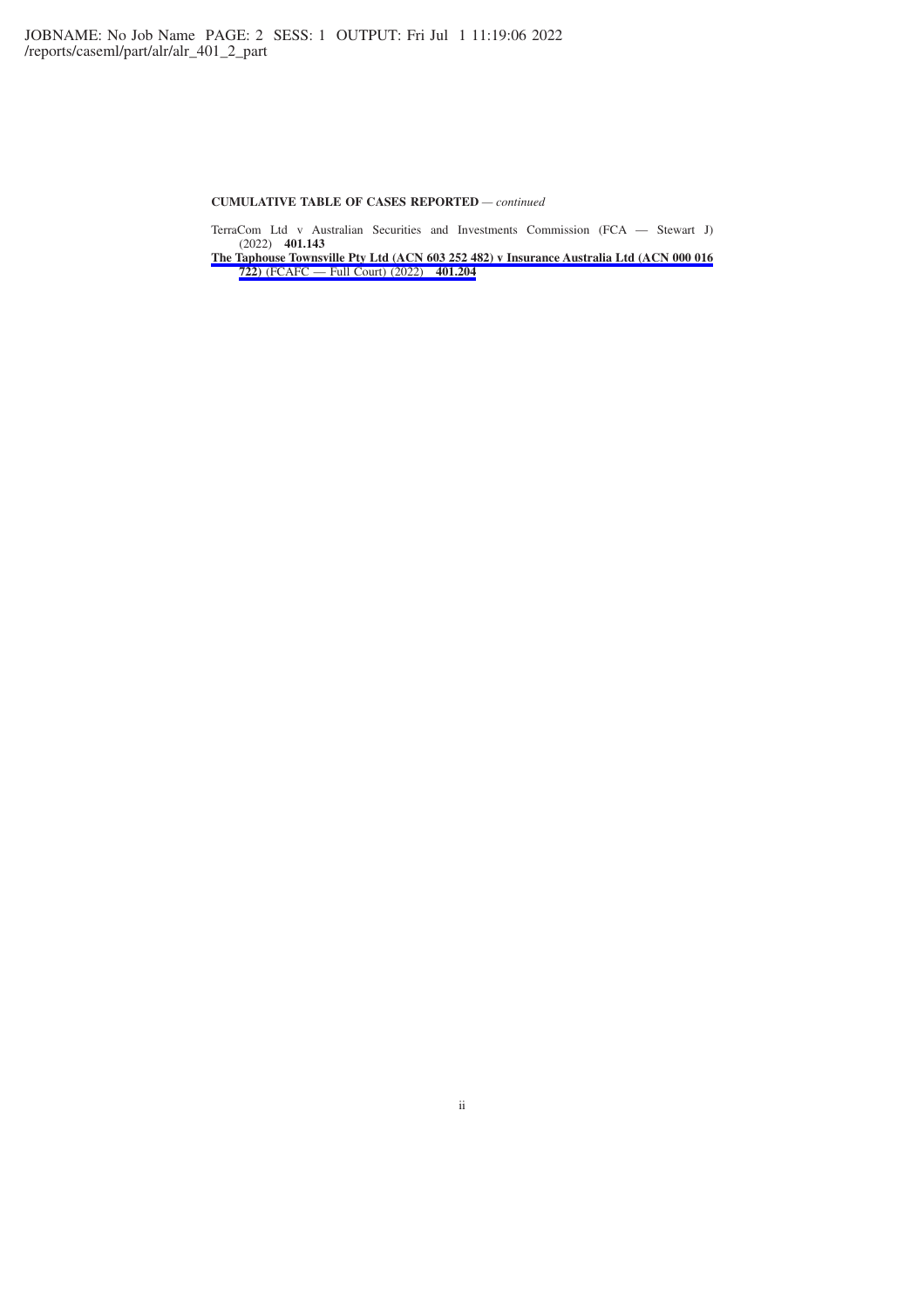# **CASES JUDICIALLY CONSIDERED IN THIS PART**

Financial Conduct Authority v Arch Insurance (UK) Ltd [2021] AC 649, considered 401.204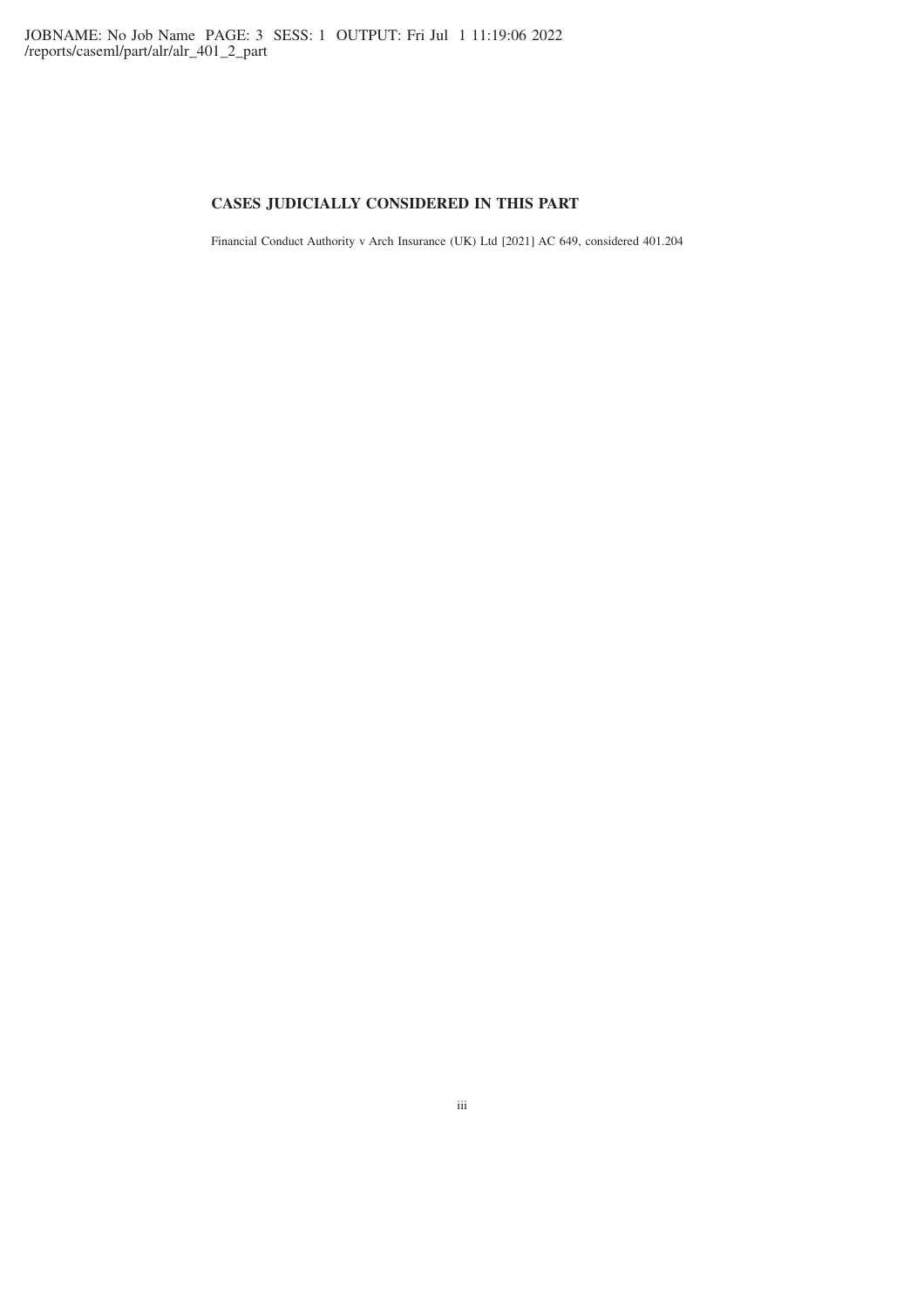# **STATUTES, RULES, ETC CITED IN THIS PART**

#### **COMMONWEALTH** Biosecurity Act 2015 s2 . . . . . . . . . . . . . . . . **401.204**

#### s 52 . . . . . . . . . . . . . . . **401.204** s 477 . . . . . . . . . . . . . . **401.204** Insurance Contracts Act 1984 s 57 . . . . . . . . . . . . . . . **401.204**

|  |  |  |  |  |  |  |  | s 3 401.204    |
|--|--|--|--|--|--|--|--|----------------|
|  |  |  |  |  |  |  |  | $s$ 42 401.204 |
|  |  |  |  |  |  |  |  | $s$ 44 401.204 |
|  |  |  |  |  |  |  |  | $s$ 45 401.204 |
|  |  |  |  |  |  |  |  | $s46$ 401.204  |
|  |  |  |  |  |  |  |  | s 51 401.204   |
|  |  |  |  |  |  |  |  |                |

# **VICTORIA**

| Property Law Act 1958 |  |  |  |
|-----------------------|--|--|--|
|-----------------------|--|--|--|

s 61A . . . . . . . . . . . . . . **401.204**